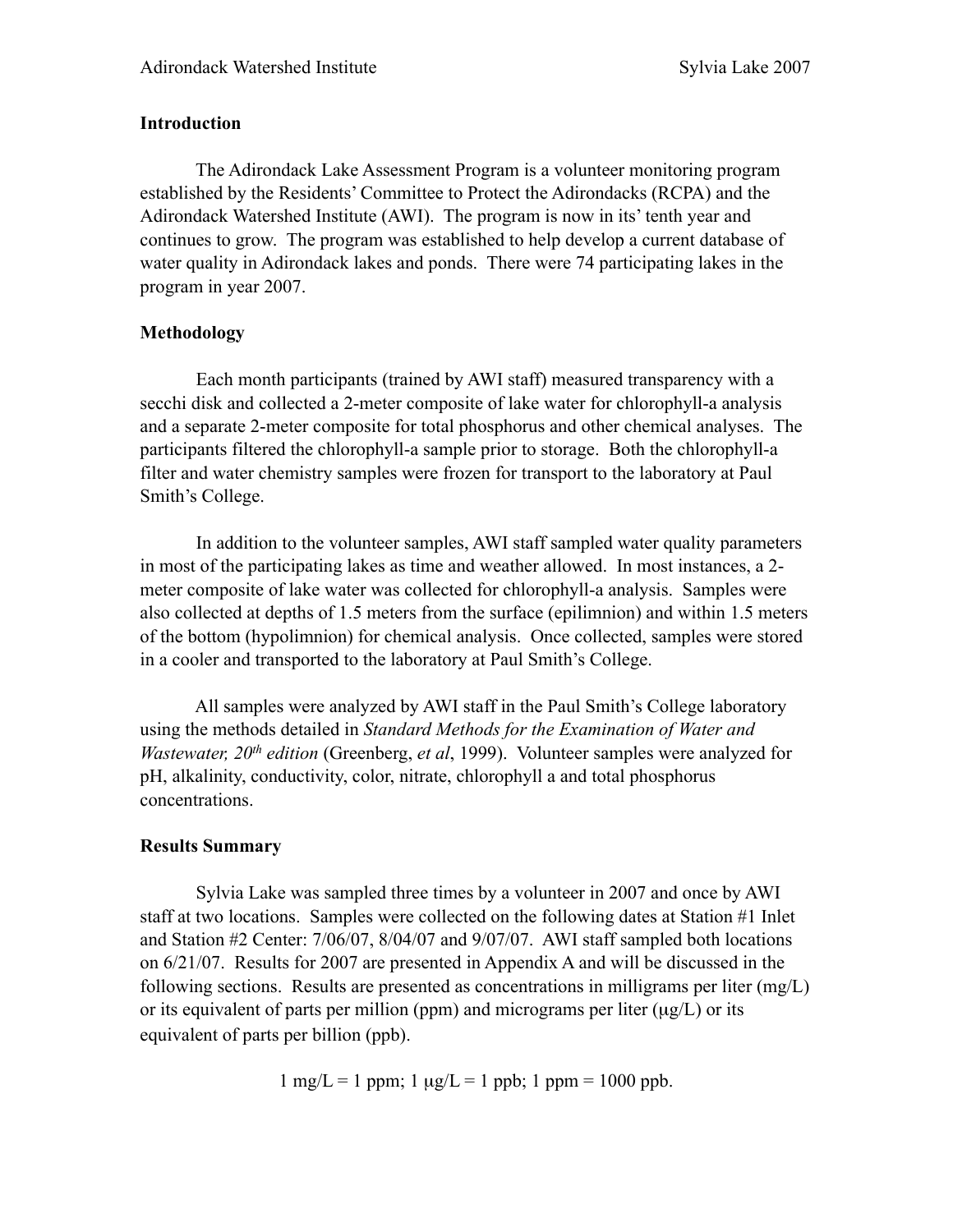Adirondack lakes are subject to the effects of acidic precipitation (i.e. snow, rain). A water body's susceptibility to acid producing ions is assessed by measuring pH, alkalinity, calcium concentrations, and the Calcite Saturation Index (CSI). These parameters define both the acidity of the water and its buffering capacity. Based on the results of the 2007 Adirondack Lakes Assessment program, the acidity status of Sylvia Lake is considered to be satisfactory with no danger or possible future threat from further acidic inputs due to its' high alkalinity and pH levels.

Limnologists, the scientists who study bodies of fresh water, classify lake health (trophic status) into three main categories: oligotrophic, mesotrophic, and eutrophic. The trophic status of a lake is determined by measuring the level of three basic water quality parameters: total phosphorus, chlorophyll-a, and secchi disk transparency. These parameters will be defined in the sections that follow. Oligotrophic lakes are characterized as having low levels of total phosphorus, and, as a consequence, low levels of chlorophyll-a and high transparencies. Eutrophic lakes have high levels of total phosphorus and chlorophyll-a, and, as a consequence, low transparencies. Mesotrophic lakes have moderate levels of all three of these water quality parameters. Based upon the results of the 2007 Adirondack Lakes Assessment Program, Sylvia Lake is considered to be a late oligotrophic or early mesotrophic water body.

# **pH**

The pH level is a measure of acidity (concentration of hydrogen ions in water), reported in standard units on a logarithmic scale that ranges from 1 to 14. On the pH scale, 7 is neutral, lower values are more acidic, and higher numbers are more basic. In general, pH values between 6.0 and 8.0 are considered optimal for the maintenance of a healthy lake ecosystem. Many species of fish and amphibians have difficulty with growth and reproduction when pH levels fall below 5.5 standard units. Lake acidification status can be assessed from pH as follows:

| $pH$ less than 5.0         | Critical or Impaired            |
|----------------------------|---------------------------------|
| pH between $5.0$ and $6.0$ | <b>Endangered or Threatened</b> |
| pH greater than 6.0        | Satisfactory or Acceptable      |

 The pH in the upper waters of Sylvia Lake ranged from 7.70 to 7.97. The average pH for the lake center was 7.83 and for Inlet it was 7.80. Based solely on pH, Sylvia Lake's acidity levels should be considered satisfactory with no harm from further acidic inputs. The pH's for both stations were very similar.

# **Alkalinity**

 Alkalinity (acid neutralizing capacity) is a measure of the buffering capacity of water, and in lake ecosystems refers to the ability of a lake to absorb or withstand acidic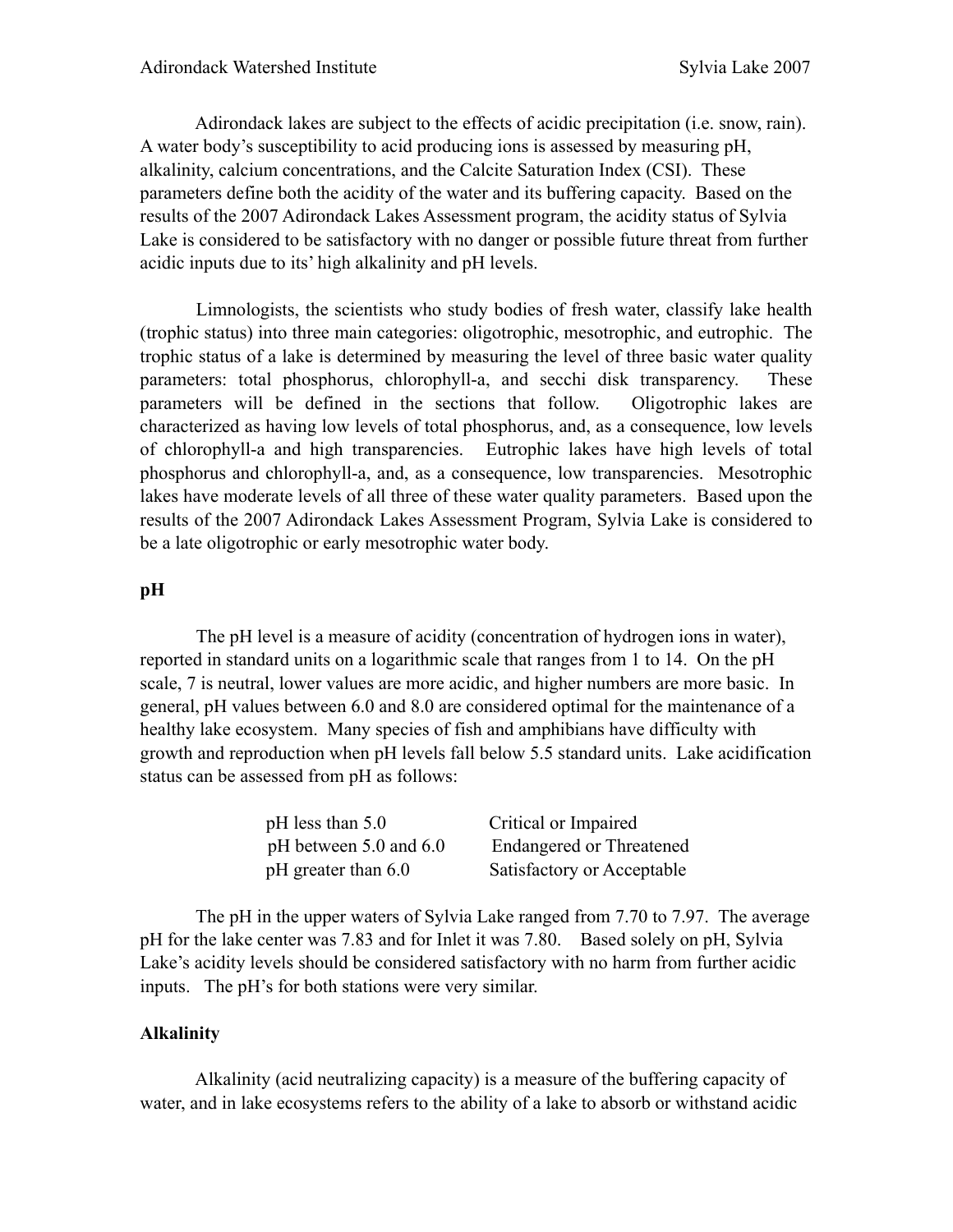inputs. In the northeast, most lakes have low alkalinities, which mean they are sensitive to the effects of acidic precipitation. This is a particular concern during the spring when large amounts of low pH snowmelt runs into lakes with little to no contact with the soil's natural buffering agents. Alkalinity is reported in milligrams per liter (mg/L) or microequivelents per liter ( $\mu$ eq/L). Typical summer concentrations of alkalinity in northeastern lakes are around 10 mg/l (200 µeq/L). Lake acidification status can be assessed from alkalinity as follows:

| Alkalinity less than 0 ppm       | Acidified            |
|----------------------------------|----------------------|
| Alkalinity between 0 and 2 ppm   | Extremely sensitive  |
| Alkalinity between 2 and 10 ppm  | Moderately sensitive |
| Alkalinity between 10 and 25 ppm | Low sensitivity      |
| Alkalinity greater than 25 ppm   | Not sensitive        |

 The alkalinity of the upper waters of Sylvia Lake ranged from 122.8 ppm to 142.0 ppm. The average alkalinity for the lake center was 130.5 ppm, and for inlet it was 125.4 ppm. These values indicate no sensitivity to acidification. The alkalinity for both stations was very similar.

# **Calcium**

 Calcium is one of the buffering materials that occur naturally in the environment. However, it is often in short supply in Adirondack lakes and ponds, making these bodies of water susceptible to acidification by acid precipitation. Calcium concentrations provide information on the buffering capacity of that lake, and can assist in determining the timing and dosage for acid mitigation (liming) activities. Adirondack lakes containing less than 2.5 ppm of calcium are considered to be sensitive to acidification.

 The calcium in Sylvia Lake for the lake center was 18.3 ppm and for the Lake Inlet it was 17.4 ppm. These values indicate no sensitivity due to further acidic inputs.

# **Calcite Saturation Index**

 The Calcite Saturation Index (CSI) is another method that is used to determine the sensitivity of a lake to acidification. High CSI values are indicative of increasing sensitivity to acidic inputs. CSI is calculated using the following formula:

$$
CSI = -\log_{10} 40000 - \log_{10} 50000 - pH + 2
$$

Where  $Ca =$  Calcium level of water sample in ppm or mg/L  $Alk =$  Alkalinity of the water sample in ppm or mg/L  $pH = pH$  of the water sample in standard units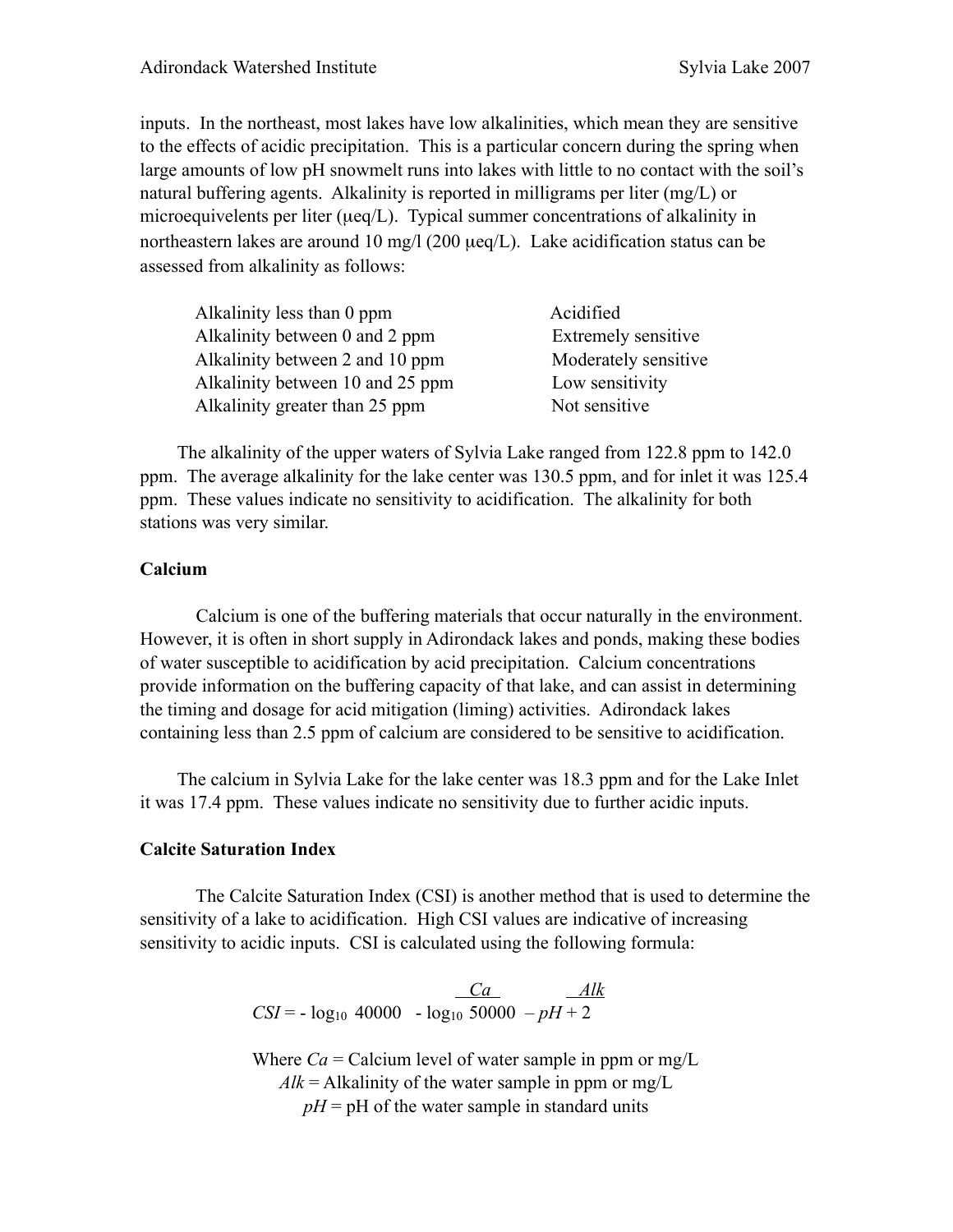Lake sensitivity to acidic inputs is assessed from CSI as follows:

| CSI greater than 4   | Very vulnerable to acidic inputs       |
|----------------------|----------------------------------------|
| CSI between $3 \& 4$ | Moderately vulnerable to acidic inputs |
| CSI less than 3      | Low vulnerability to acidic inputs     |

 CSI values for Sylvia Lake were found to be 0.1 for the lake center and 0.2 for the lake inlet. This shows that Sylvia Lake has no vulnerability to further acidic inputs.

# **Total Phosphorus**

 Phosphorus is one of the three essential nutrients for life, and in northeastern lakes, it is often the controlling, or limiting, nutrient in lake productivity. Total phosphorus is a measure of all forms of phosphorus, both organic and inorganic. Total phosphorus concentrations are directly related to the trophic status (water quality conditions) of a lake. Excessive amounts of phosphorus can lead to algae blooms and a loss of dissolved oxygen within the lake. Surface water (epilimnion) concentrations of total phosphorus less than 10 ppb are associated with oligotrophic (clean, clear water) conditions. Concentrations greater than 25 ppb are associated with eutrophic (nutrientrich) conditions.

 The total phosphorus in the upper waters of Sylvia Lake ranged from 8 ppb to 11 ppb. The average for the lake center was 10 ppb and for the lake inlet the average was also 10 ppb. These values are indicative of late oligotrophic conditions and the results for both stations were very similar.

# **Chlorophyll-a**

 Chlorophyll-a is the green pigment in plants used for photosynthesis, and measuring it provides information on the amount of algae (microscopic plants) in lakes. Chlorophyll-a concentrations are also used to classify a lakes trophic status. Concentrations less than 2 ppb is associated with oligotrophic conditions and those greater than 8 ppb are associated with eutrophic conditions.

 The chlorophyll-a concentrations in the upper waters of Sylvia Lake ranged from 1.77 ppb to 2.12 ppb. The average concentration for the lake center was 2.04 ppb and for the lake inlet it was 2.00 ppb. These values are indicative of late oligotrophic conditions and the results for both stations are similar.

# **Secchi Disk Transparency**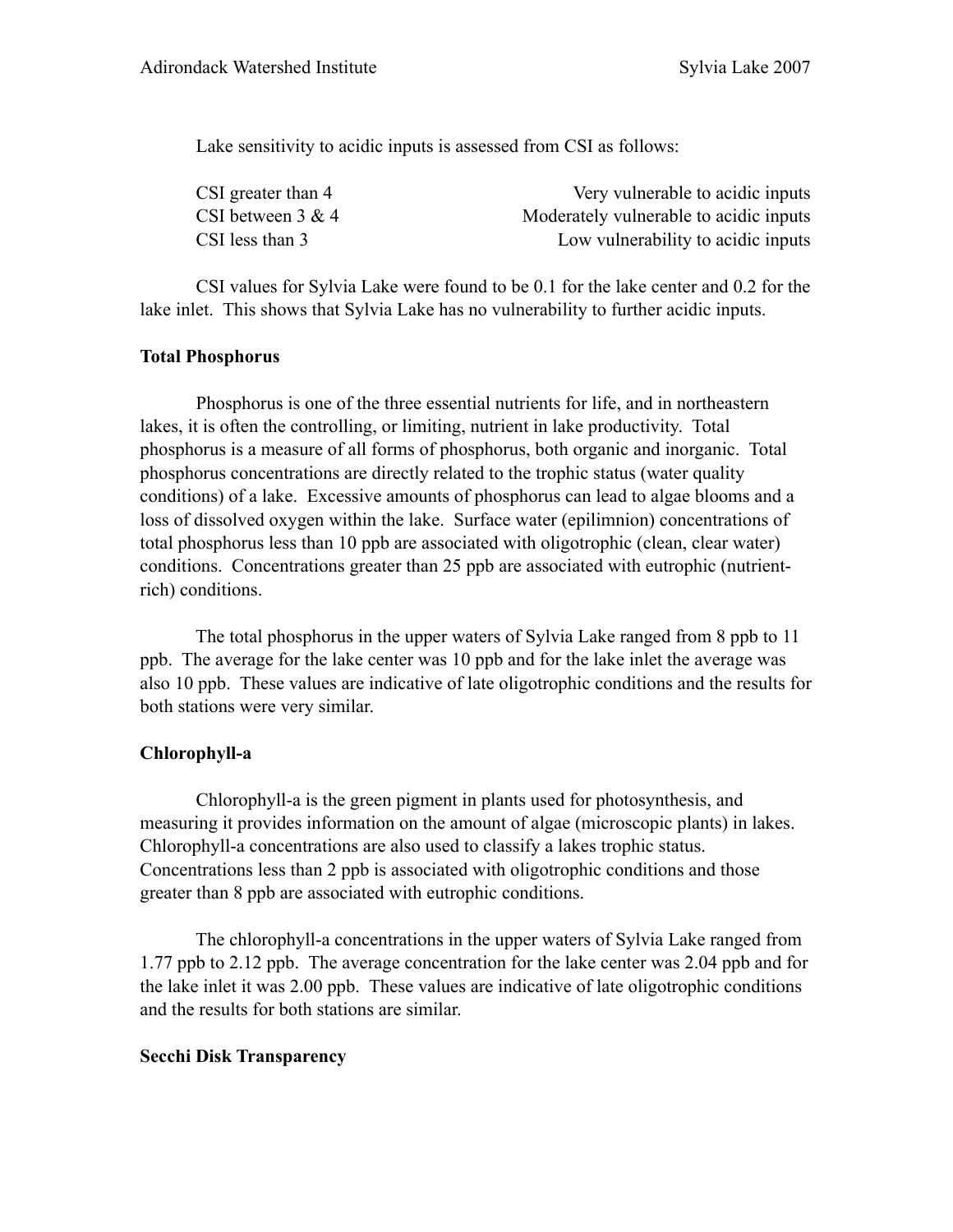Transparency is a measure of water clarity in lakes and ponds. It is determined by lowering a 20 cm black and white disk (Secchi) into a lake to the depth where it is no longer visible from the surface. This depth is then recorded in meters. Since algae are the main determinant of water clarity in non-stained, low turbidity (suspended silt) lakes, transparency is also used as an indicator of the trophic status of a body of water. Secchi disk transparencies greater than 4.6 meters (15.1 feet) are associated with oligotrophic conditions, while values less than 2 meters (6.6 feet) are associated with eutrophic conditions (DEC & FOLA, 1990).

 Secchi disk transparency in Sylvia Lake ranged from 5.0 to 7.0 meters. The average for the lake center was 5.5 meters and for the lake inlet the average was also 5.5 meters. These values are indicative of oligotrophic conditions and the values are similar for both stations.

#### **Nitrate**

 Nitrogen is another essential nutrient for life. Nitrate is an inorganic form of nitrogen that is naturally occurring in the environment. It is also a component of atmospheric pollution. Nitrogen concentrations are usually less than 1 ppm in most lakes. Elevated levels of nitrate concentration may be indicative of lake acidification or wastewater pollution.

 Nitrate in Sylvia Lake ranged from 0.0 to 0.1 ppm. The average nitrate in the upper waters was found to be 0.0 ppm for the lake center and 0.03 ppm for the lake inlet.

# **Chloride**

 Chloride is an anion that occurs naturally in surface waters, though typically in low concentrations. Background concentrations of chloride in Adirondack Lakes are usually less than 1 ppm. Chloride levels 10 ppm and higher is usually indicative of pollution and, if sustained, can alter the distribution and abundance of aquatic plant and animal species. The primary sources of additional chloride in Adirondack lakes are road salt (from winter road de-icing) and wastewater (usually from faulty septic systems). The most salt impacted waters in the Adirondacks usually have chloride concentrations of 100 ppm or less.

 The chloride in the upper waters of Sylvia Lake was 17.0 ppm for the lake center and for the Inlet it was 16.0 ppm.

# **Conductivity**

 Conductivity is a measure of the ability of water to conduct electric current, and will increase as dissolved minerals build up within a body of water. As a result,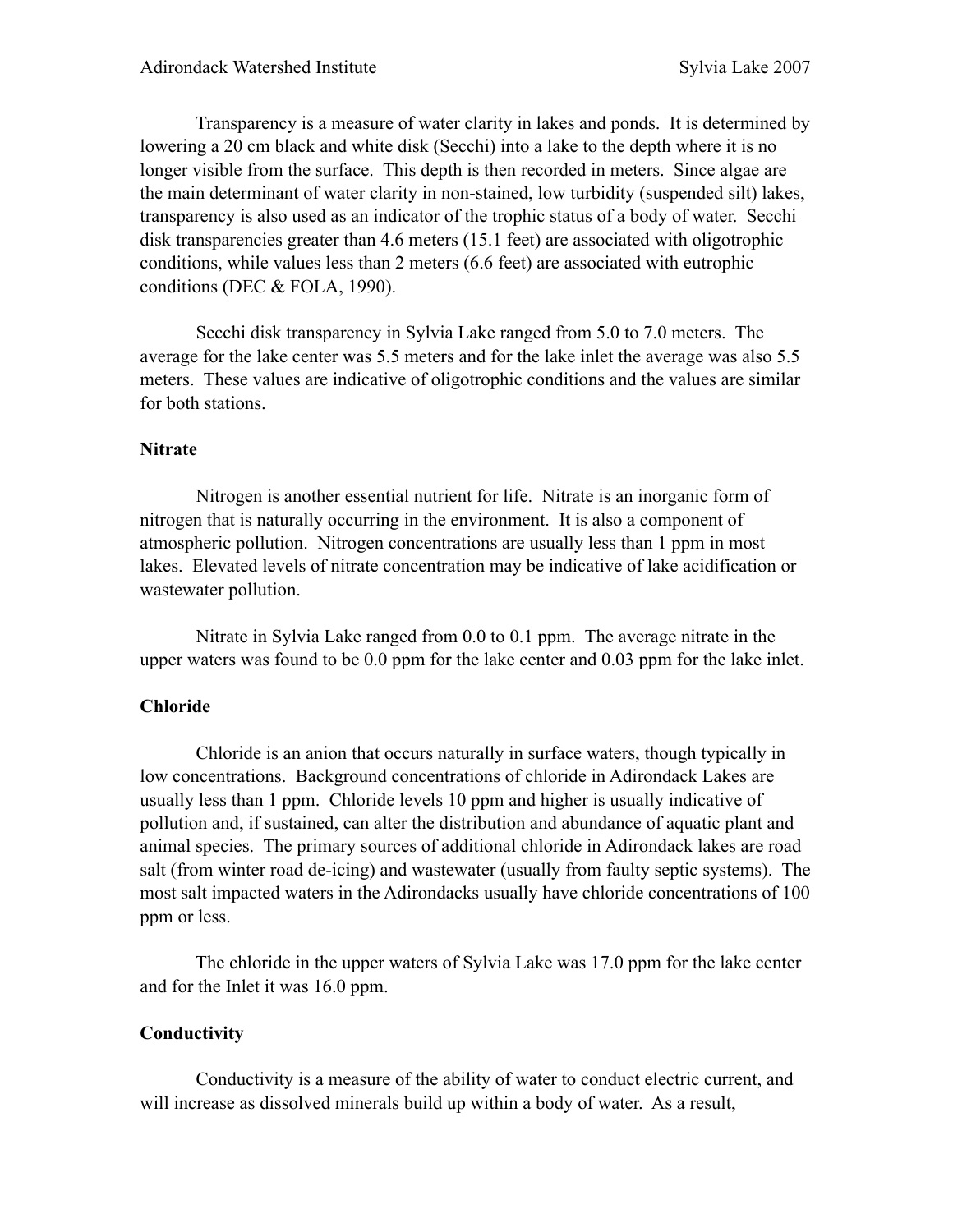conductivity is also an indirect measure of the number of ions in solution, mostly as inorganic substances. High conductivity values (greater than 50 µohms/cm) may be indicative of pollution by road salt runoff or faulty septic systems. Conductivities may be naturally high in water that drains from bogs or marshes. Eutrophic lakes often have conductivities near 100 µohms/cm, but may not be characterized by pollution inputs. Clean, clear-water lakes in our region typically have conductivities up to 30 uohms/cm, but values less than 50 uohms/cm are considered normal.

The conductivity in the upper waters of Sylvia Lake ranged from 152.6  $\mu$ ohms/ cm to 194.6 uohms/cm. The average conductivity for the lake center was 188.5 uohms/ cm, and for the inlet it was 158.4 µohms/cm. The values were similar for both stations.

# **Color**

 The color of water is affected by both dissolved materials (e.g., metallic ions, organic acids) and suspended materials (e.g., silt and plant pigments). Water samples are collected and compared to a set of standardized chloroplatinate solutions in order to assess the degree of coloration. The measurement of color is usually used in lake classification to describe the degree to which the water body is stained due to the accumulation of organic acids. The standard for drinking water color, as set by the United States Environmental Protection Agency (US EPA) using the platinum-cobalt method, is 15 Pt-Co. However, dystrophic lakes (heavily stained, often the color of tea) are common in this part of the country, and are usually found in areas with poorly drained soils and large amounts of coniferous vegetation (i.e., pines, spruce, hemlock). Dystrophic lakes usually have color values upwards of 75 Pt-Co.

Color can often be used as a possible index of organic acid content since higher amounts of total organic carbon (TOC) are usually found in colored waters. TOC is important because it can bond with aluminum in water, locking it up within the aquatic system and resulting in possible toxicity to fish (see Aluminum).

The color in the upper waters of Sylvia Lake ranged from 0 Pt-Co to 21 Pt-Co. The average color for the lake center it was 7.3 Pt-Co and for the lake inlet it was 8.3 Pt-Co. Both stations had similar color levels.

#### **Aluminum**

 Aluminum is one of the most abundant elements found within the earth's crust. Acidic runoff (from rainwater and snowmelt) can leach aluminum out of the soil as it flows into streams and lakes. If a lake is acidic enough, aluminum may also be leached from the sediment at the bottom of it. Low concentrations of aluminum can be toxic to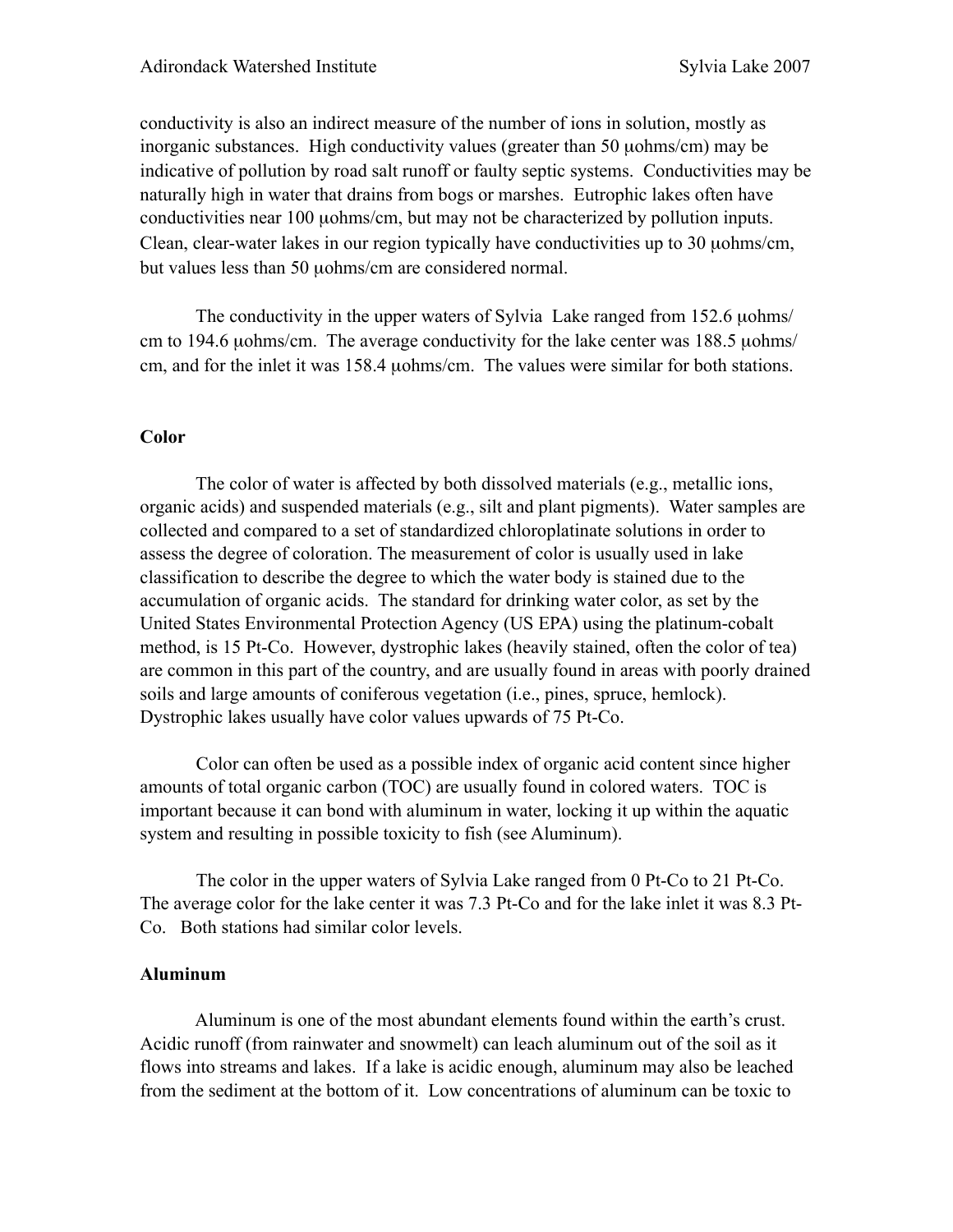aquatic fauna in acidified water bodies, depending on the type of aluminum available, the amount of dissolved organic carbon available to bond with the aluminum, and the pH of the water. Aluminum can form thick mucus that has been shown to cause gill destruction in aquatic fauna (i.e., fish, insects) and, in cases of prolonged exposure, can cause mortality in native fish populations (Potter, 1982). Aluminum concentrations are reported as mg/L of total dissolved aluminum.

The aluminum was measured during the site visit and it was found to be 0.0 ppb.

# **Dissolved Oxygen**

 The dissolved oxygen in a lake is an extremely important parameter to measure. If dissolved oxygen decreases as we approach the bottom of a lake we know that there is a great amount of bacterial decay that is going on. This usually means that there is an abundance of nutrients, like phosphorous that have collected on the lake bottom. Oligotrophic lakes tend to have the same amount of dissolved oxygen from the surface waters to the lake bottom, thus showing very little bacterial decay. Eutrophic lakes tend to have so much decay that their bottom waters will have very little dissolved oxygen. Cold-water fish need 6.0 ppm dissolved oxygen to thrive and reproduce. Warm water fish need 4.0 ppm oxygen.

 The dissolved oxygen profiles for 2007 are included in the appendix for both the center deep hole and the inlet area. There was greater than 8 ppm dissolved oxygen at both locations and this value actually increased with depth. These values are excellent for cold water fish survival.

# **Summary**

Sylvia Lake was an unproductive late oligotrophic lake during 2007 at both stations tested. Based on the results of the 2007 Adirondack Lakes Assessment program, the acidity status of Sylvia Lake is considered to be satisfactory with no possible future threat from further acidic inputs due to its' high alkalinity and pH levels. Both stations showed similar results for all tests performed. The dissolved oxygen levels were excellent for cold water fish survival.

# **Literature Cited**

DEC & FOLA. (1990). Diet for a Small Lake: A New Yorker's Guide to Lake Management.

New York State Department of Environmental Conservation & The Federation of Lake Associations, Inc.: Albany, New York.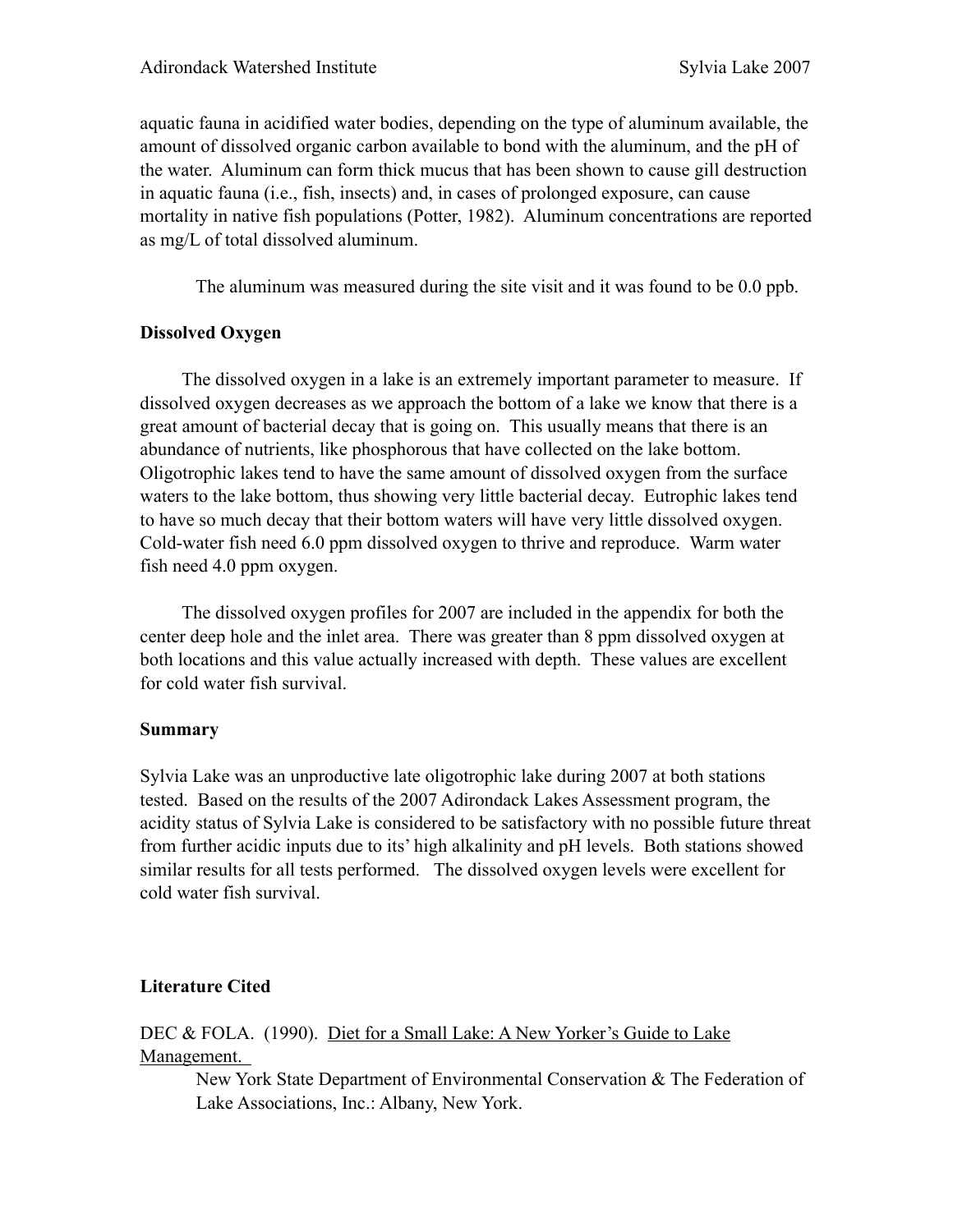Greenberg, A.E., Eaton, A.D., and Leseri, L.A. (editors). (1999). Standard Methods for the

Examination of Water and Wastewater, 20<sup>th</sup> Edition. American Public Health Association: Washington, D.C.

Potter, W. (1982). *The Effects of Air Pollution and Acid Rain on Fish, Wildlife and Their Habitats – Lakes*. Technical Report FWS/OBS – 80/50.4. United States Fish and Wildlife Service, Biological Services Program: Washington, D.C.